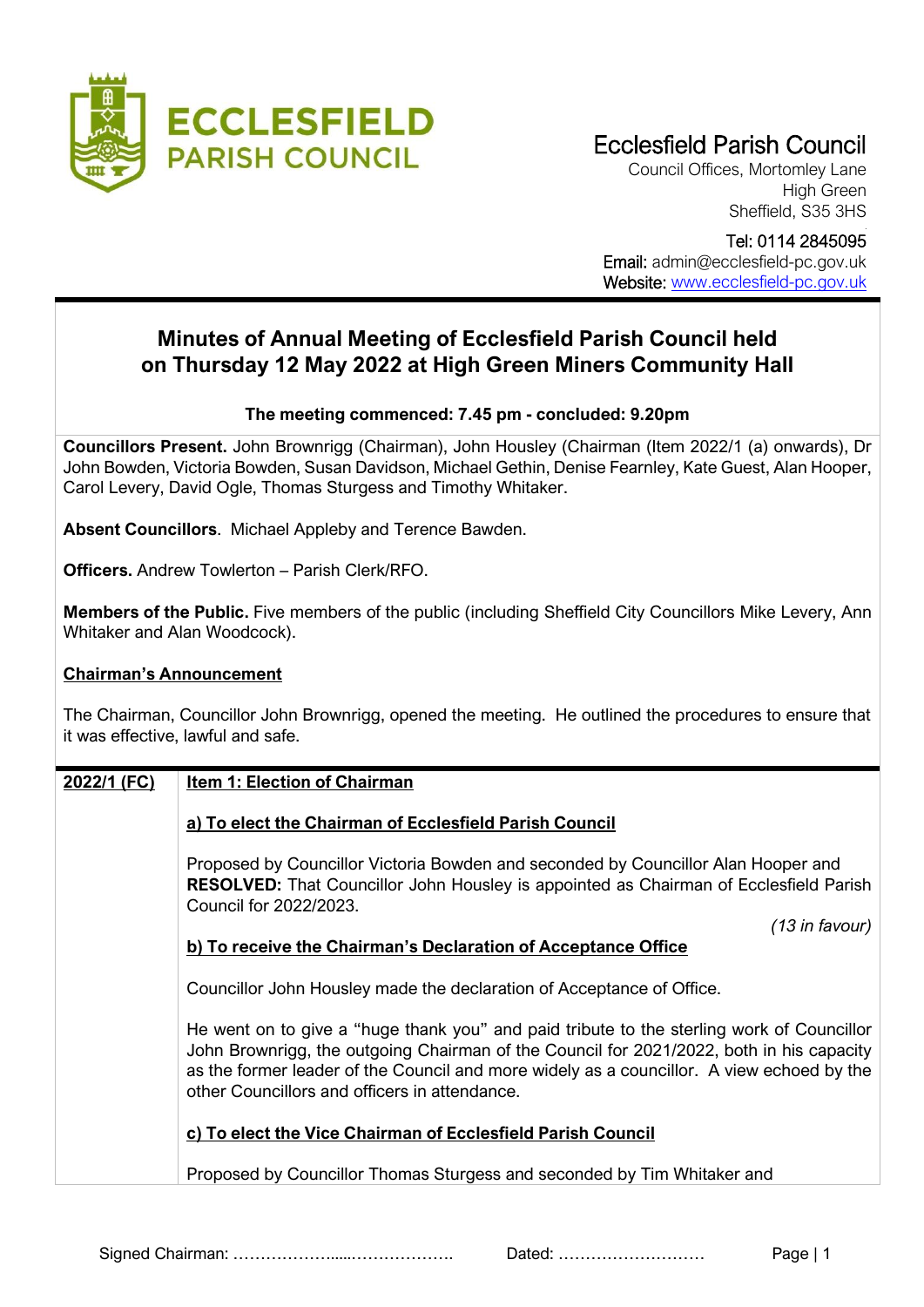|             | RESOLVED: That Councillor Dr John Bowden is appointed as Vice-Chairman of Ecclesfield<br>Parish Council for 2022/2023.                                                                                                                                                                                          |
|-------------|-----------------------------------------------------------------------------------------------------------------------------------------------------------------------------------------------------------------------------------------------------------------------------------------------------------------|
|             | (13 in favour)                                                                                                                                                                                                                                                                                                  |
| 2022/2 (FC) | <b>Item 2: Apologies and Reasons for Absence</b>                                                                                                                                                                                                                                                                |
|             | The Clerk stated that he had not received any.                                                                                                                                                                                                                                                                  |
| 2022/3 (FC) | Item 3: Declarations of Interests                                                                                                                                                                                                                                                                               |
|             | The Clerk reported that he had not received any.                                                                                                                                                                                                                                                                |
| 2022/4 (FC) | <b>Item 4: Exclusion of Press and Public</b>                                                                                                                                                                                                                                                                    |
|             | There were no items on the agenda that required the exclusion of the press and public.                                                                                                                                                                                                                          |
| 2022/5 (FC) | <b>Item 5: Public Participation Session</b>                                                                                                                                                                                                                                                                     |
|             | There were no questions raised.                                                                                                                                                                                                                                                                                 |
| 2022/6 (FC) | Item 6: Committees of Ecclesfield Parish Council                                                                                                                                                                                                                                                                |
|             | a) To appoint Standing Committees and Committees of Ecclesfield Parish Council (Standing<br>Order 4).                                                                                                                                                                                                           |
|             | b) To appoint Members (Standing Order 4 (d) iv) and Substitute Members (Standing Order<br>4 (d) v) to Council Committees.                                                                                                                                                                                       |
|             | c) To appoint a Chairman to the Environmental Planning Committee, Staffing Committee and<br>Finance and Premises Committee, which are all standing Committees (as required by<br>Standing Order 4 (d) vi).                                                                                                      |
|             | The Clerk reported that Councillor Terence Bawden had previously stated that he did not<br>wish to be considered for appointment to any Committee or as a representative to an Outside<br>Body. He also understood that this to be the case with Councillor Michael Appleby but<br>would confirm this with him. |
|             | <b>Environmental Planning Committee</b>                                                                                                                                                                                                                                                                         |
|             | Councillor T Whitaker (Chairman)<br>Councillor Dr J Bowden (ex officio)                                                                                                                                                                                                                                         |
|             | Councillor J Housley (ex officio)                                                                                                                                                                                                                                                                               |
|             | <b>Councillor D Fearnley</b>                                                                                                                                                                                                                                                                                    |
|             | <b>Councillor M Gethin</b>                                                                                                                                                                                                                                                                                      |
|             | <b>Councillor A Hooper</b>                                                                                                                                                                                                                                                                                      |
|             | <b>Councillor T Sturgess</b>                                                                                                                                                                                                                                                                                    |
|             | <b>Finance and Premises Committee</b>                                                                                                                                                                                                                                                                           |
|             | Councillor K Guest (Chairman)                                                                                                                                                                                                                                                                                   |
|             | Councillor Dr J Bowden (ex officio)                                                                                                                                                                                                                                                                             |
|             | Councillor J Housley (ex officio)                                                                                                                                                                                                                                                                               |
|             | <b>Councillor V Bowden</b><br><b>Councillor J Brownrigg</b>                                                                                                                                                                                                                                                     |
|             | <b>Councillor S Davidson</b>                                                                                                                                                                                                                                                                                    |
|             | <b>Councillor C Levery</b>                                                                                                                                                                                                                                                                                      |
|             | <b>Councillor D Ogle</b>                                                                                                                                                                                                                                                                                        |
|             |                                                                                                                                                                                                                                                                                                                 |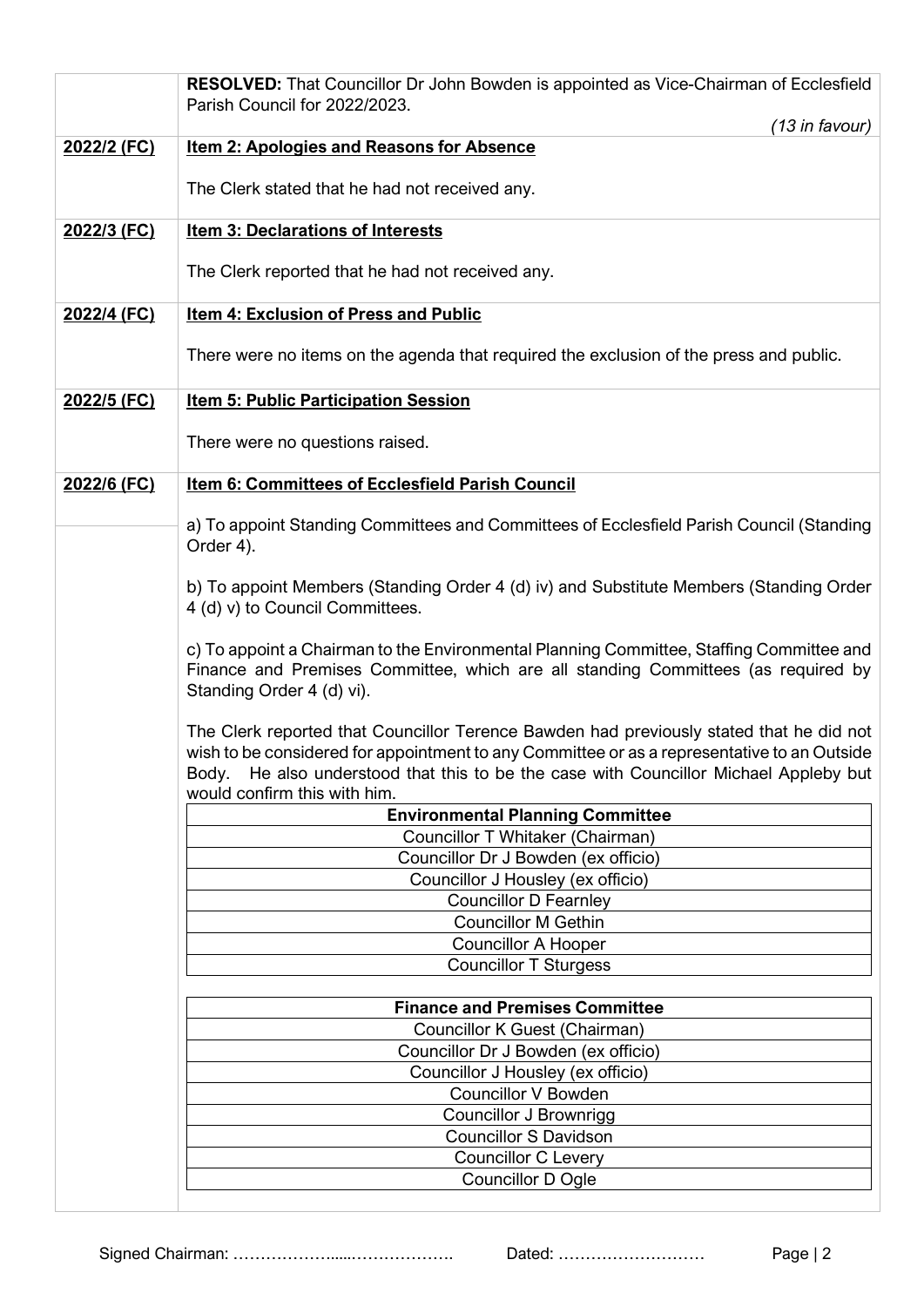|             |                                                                                                          | <b>Staffing Committee</b>                                                                                                                                                      |  |  |  |
|-------------|----------------------------------------------------------------------------------------------------------|--------------------------------------------------------------------------------------------------------------------------------------------------------------------------------|--|--|--|
|             |                                                                                                          | Councillor C Levery (Chairman)                                                                                                                                                 |  |  |  |
|             |                                                                                                          | Councillor Dr J Bowden (ex officio)                                                                                                                                            |  |  |  |
|             |                                                                                                          | Councillor J Housley (ex officio)                                                                                                                                              |  |  |  |
|             |                                                                                                          | <b>Councillor V Bowden</b>                                                                                                                                                     |  |  |  |
|             |                                                                                                          | <b>Councillor J Brownrigg</b>                                                                                                                                                  |  |  |  |
|             |                                                                                                          | <b>Councillor T Sturgess</b>                                                                                                                                                   |  |  |  |
|             |                                                                                                          | a) Proposed by Councillor Alan Hooper and seconded by Councillor Denise Fearnley<br>and RESOLVED: That the Committees be appointed as shown above.<br>$(13$ in favour)         |  |  |  |
|             | <b>Environmental Planning Committee.</b>                                                                 | b) Proposed by Councillor Alan Hooper and seconded by Councillor John Brownrigg<br>and RESOLVED: That Councillor Tim Whitaker be appointed to Chairman of the                  |  |  |  |
|             | of the Finance and Premises Committee.                                                                   | $(13$ in favour)<br>c) Proposed by Councillor John Brownrigg and seconded by Councillor Susan<br>Davidson and RESOLVED: That Councillor Kate Guest be appointed to Chairman    |  |  |  |
|             | of the Staffing Committee.                                                                               | $(13$ in favour)<br>d) Proposed by Councillor John Brownrigg and seconded by Councillor Victoria<br>Bowden and RESOLVED: That Councillor Carol Levery be appointed to Chairman |  |  |  |
|             |                                                                                                          | (13 in favour)                                                                                                                                                                 |  |  |  |
| 2022/7 (FC) | <b>Item 7: Councillor Representatives to Outside Bodies</b>                                              |                                                                                                                                                                                |  |  |  |
|             |                                                                                                          |                                                                                                                                                                                |  |  |  |
|             | The Council considered representation bodes on outside bodies for the following year.                    |                                                                                                                                                                                |  |  |  |
|             | Proposed by Councillor David Ogle and seconded by Councillor Michael Gethin and<br><b>RESOLVED: That</b> |                                                                                                                                                                                |  |  |  |
|             | 1. Councillors Susan Davidson and Denise Fearnley be appointed to the Anne Reresby<br>Trust.             |                                                                                                                                                                                |  |  |  |
|             | 2. Councillor Kate Guest be appointed to Ecclesfield Charities.                                          |                                                                                                                                                                                |  |  |  |
|             |                                                                                                          | 3. Councillors Dr John Bowden, Victoria Bowden, Susan Davidson John Housley and                                                                                                |  |  |  |
|             |                                                                                                          | David Ogle be appointed to the Ecclesfield Parish Archiving Project.                                                                                                           |  |  |  |
|             | Councillors Alan Hooper and Carol Levery be appointed to the Grenoside Advisory<br>4.                    |                                                                                                                                                                                |  |  |  |
|             | Body.                                                                                                    | 5. Councillor David Ogle be appointed as the Council's representatives on the Sheffield<br>City Council Standards Committee and Councillor John Housley his substitute.        |  |  |  |
|             | <b>Yorkshire Local Councils Associations.</b>                                                            | 6. Councillor John Housley and Andrew Towlerton (the Clerk) be appointed to the                                                                                                |  |  |  |
|             |                                                                                                          | 7. Councillors David Ogle and Tim Whitaker be appointed to Sheffield City Council's                                                                                            |  |  |  |
|             | North Sheffield Local Area Committee.                                                                    |                                                                                                                                                                                |  |  |  |
|             |                                                                                                          | 8. Councillor David Ogle be appointed to the High Green Development Trust.                                                                                                     |  |  |  |
|             |                                                                                                          | $(13$ in favour)                                                                                                                                                               |  |  |  |
|             | The revised representation is shown in full below:                                                       |                                                                                                                                                                                |  |  |  |
|             | <b>Outside Body</b>                                                                                      | Representative                                                                                                                                                                 |  |  |  |
|             | Ann Reresby Trust                                                                                        | Cllr S Davidson and Cllr D Fearnley                                                                                                                                            |  |  |  |
|             | <b>Ecclesfield Charities</b><br><b>Ecclesfield Civil Parish Archiving</b>                                | <b>Cllr K Guest</b><br>Cllr Dr J Bowden, Cllr V Bowden, Cllr S                                                                                                                 |  |  |  |
|             | Project                                                                                                  | Davidson, Cllr J Housley, and Cllr D Ogle                                                                                                                                      |  |  |  |
|             | <b>Grenoside Advisory Body</b>                                                                           | Cllr A Hooper and Cllr C Levery                                                                                                                                                |  |  |  |
|             | <b>Sheffield City Council Standards</b>                                                                  | Cllr D Ogle and Cllr J Housley (substitute)                                                                                                                                    |  |  |  |
|             | <b>Yorkshire Local Councils Associations</b><br>(YLCA)                                                   | Cllr J Housley and Andrew Towlerton (Clerk)                                                                                                                                    |  |  |  |
|             | <b>High Green Development Trust</b>                                                                      | <b>Cllr David Ogle</b>                                                                                                                                                         |  |  |  |

Signed Chairman: ……………….....………………. Dated: ……………………… Page | 3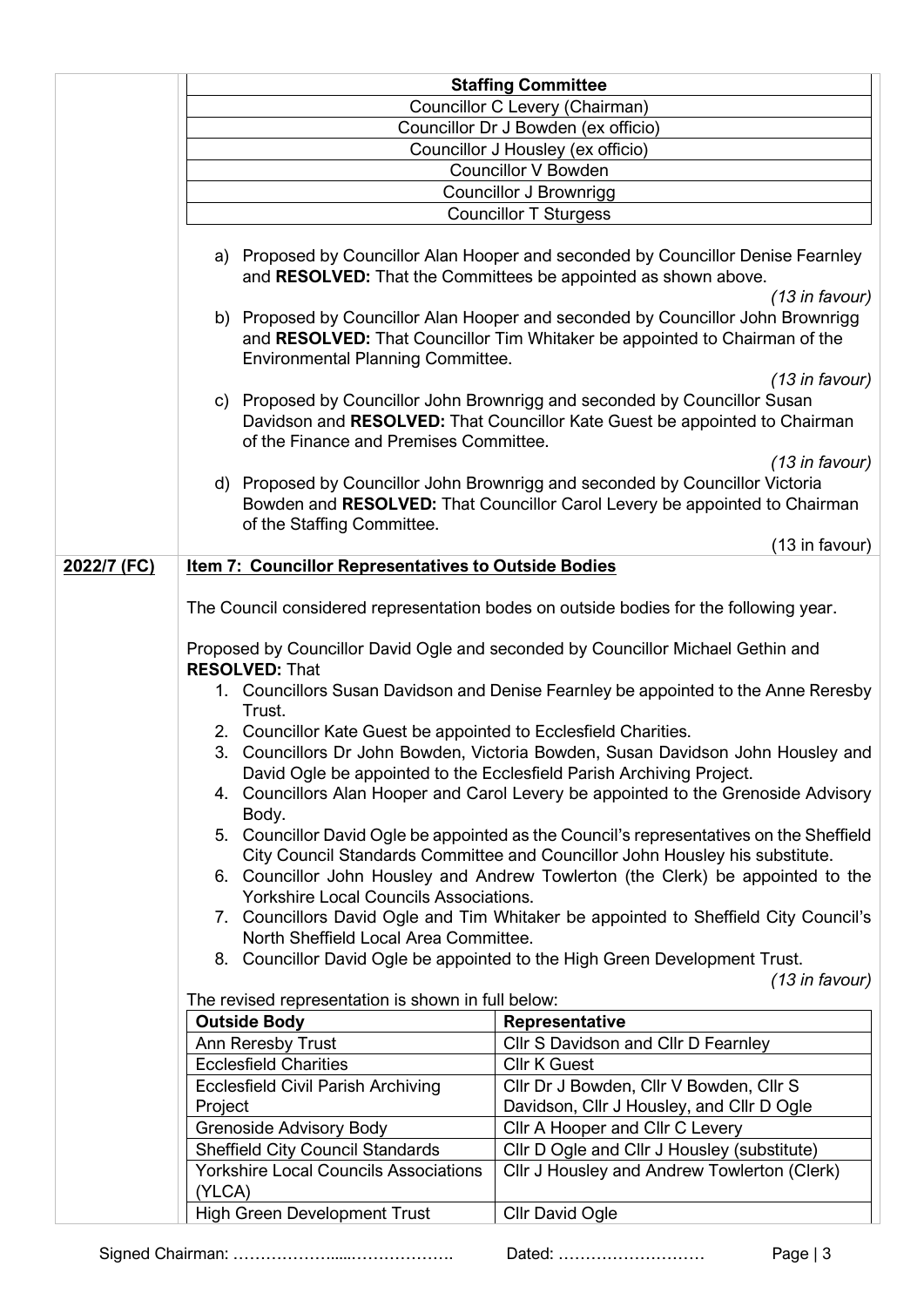|              | The Clerk stated that he would arrange for the outside bodies to be contacted informing<br>them of any changes.                                                                                                                                                                                                                                                                                                                                                                                                                                                     |
|--------------|---------------------------------------------------------------------------------------------------------------------------------------------------------------------------------------------------------------------------------------------------------------------------------------------------------------------------------------------------------------------------------------------------------------------------------------------------------------------------------------------------------------------------------------------------------------------|
|              | A general discussion then took place on representation on these and other bodies. The<br>Clerk stated that this did not preclude Councillors being members on these and other bodies<br>but they could not formally act on behalf or represent the Council on them.<br>It was also<br>agreed that a report from representatives of these bodies should be a standing item on all<br>future Full Council agendas. Reference was made to that it would be useful have a schedule<br>of meetings for the Ecclesfield Civil Parish Archiving Project for the next year. |
| 2022/8 (FC)  | <u>Item 8: To consider and confirm the annual schedule of meetings and Committees for</u><br>2022/2023                                                                                                                                                                                                                                                                                                                                                                                                                                                              |
|              | The proposed schedule was discussed and amendments agreed. It was also agreed an<br>extraordinary meeting of the Finance and Premises meeting should take place on 26 May<br>2022 to consider any emergency grant applications.                                                                                                                                                                                                                                                                                                                                     |
|              | Proposed by Councillor Tim Whitaker and seconded by Councillor Michael Gethin and<br>RESOLVED: That the annual schedule of meetings and Committees for 2022/2023 be<br>approved.                                                                                                                                                                                                                                                                                                                                                                                    |
|              | (13 in favour)                                                                                                                                                                                                                                                                                                                                                                                                                                                                                                                                                      |
| 2022/9 (FC)  | Item 9: Internal Auditor                                                                                                                                                                                                                                                                                                                                                                                                                                                                                                                                            |
|              | The Clerk gave a verbal report on the progress of appointing a suitable body to provide the<br>internal audit service for 2022/2023. He explained that Diane Brown had been appointed to<br>provide this service on a temporary basis following the decision of the Council's previous<br>internal auditor (Yorkshire Internal Audit Services) that they were unable to provide this<br>service. The Clerk intended to undertake a formal review and tendering process for the<br>contract later this year.                                                         |
| 2022/10 (FC) | <b>Item 10: Appointment of the External Auditor</b>                                                                                                                                                                                                                                                                                                                                                                                                                                                                                                                 |
|              | This was discussed.                                                                                                                                                                                                                                                                                                                                                                                                                                                                                                                                                 |
|              | Proposed by Councillor David Ogle and seconded by Councillor Carol Levery and<br><b>RESOLVED:</b> That PKF Littlejohn is re-appointed as the Council's External Auditor for<br>2022/2023.<br>(13 in favour)                                                                                                                                                                                                                                                                                                                                                         |
| 2022/11 (FC) | <b>Item 11: Council Minutes</b>                                                                                                                                                                                                                                                                                                                                                                                                                                                                                                                                     |
|              | These were introduced by the Chairman.                                                                                                                                                                                                                                                                                                                                                                                                                                                                                                                              |
|              | Proposed by Councillor David Ogle and seconded by Councillor Thomas Sturgess and<br><b>RESOLVED:</b> That the minutes of the meeting of Ecclesfield Parish Council held on 7 April<br>2022 be approved.                                                                                                                                                                                                                                                                                                                                                             |
| 2022/12 (FC) | (13 in favour)<br><b>Item 12: Environmental Planning Committee Minutes</b>                                                                                                                                                                                                                                                                                                                                                                                                                                                                                          |
|              |                                                                                                                                                                                                                                                                                                                                                                                                                                                                                                                                                                     |
|              | These were considered.                                                                                                                                                                                                                                                                                                                                                                                                                                                                                                                                              |
|              | a) Proposed by Councillor Michael Gethin and seconded by Councillor Denise Fearnley and<br><b>RESOLVED:</b> That the minutes of the Environmental Planning Committee held on 7 April<br>2022 be approved.                                                                                                                                                                                                                                                                                                                                                           |
|              | (13 in favour)<br>b) Proposed by Councillor John Brownrigg and seconded by Councillor Dr John Bowden                                                                                                                                                                                                                                                                                                                                                                                                                                                                |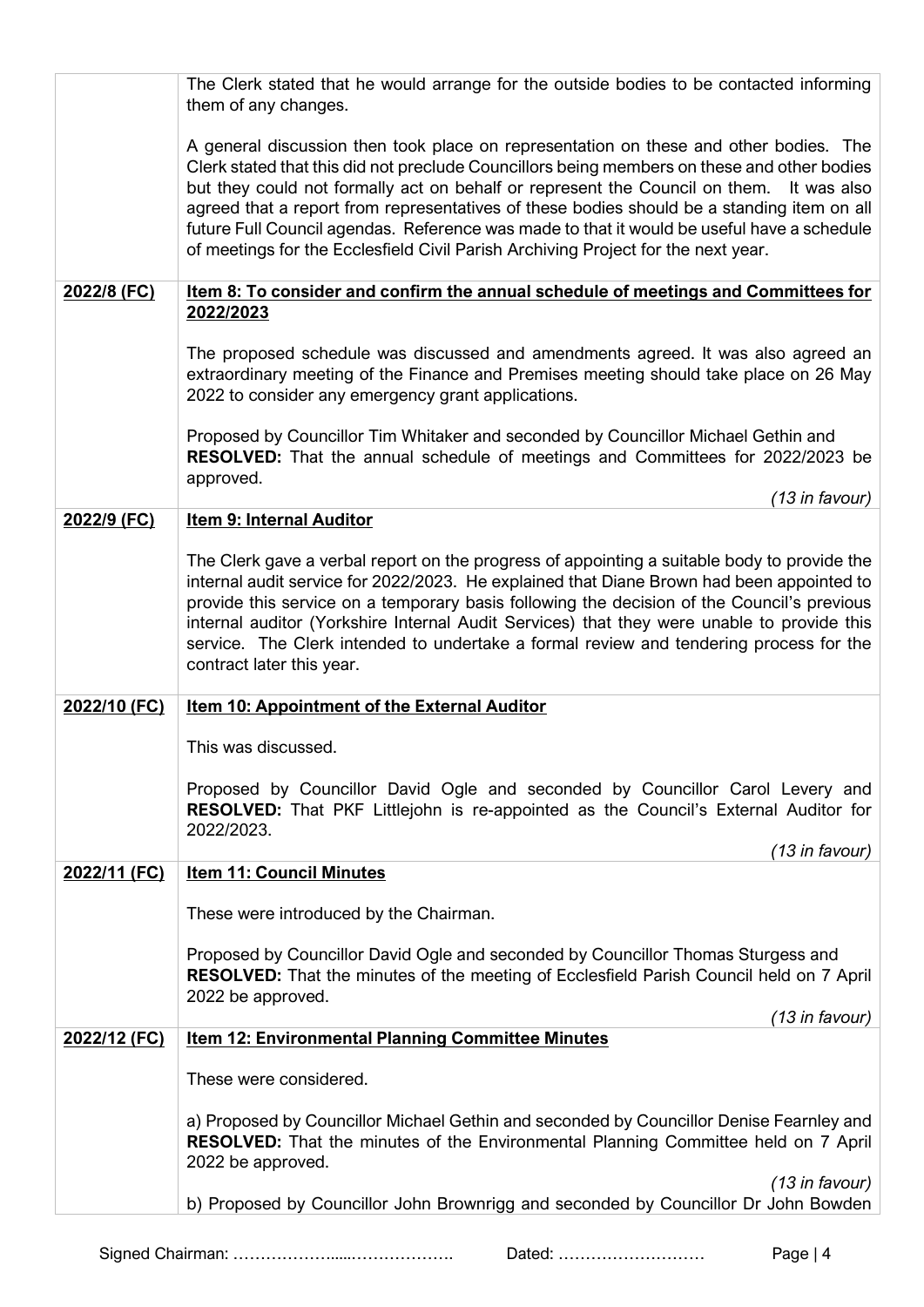|              | and RESOLVED: That the notes of the Environmental Planning Delegated Planning Powers                                                                                                                                                                                                                                                                                                                                                                                                                                                                                                                                                                                                                                                                                                                                                                                                                                                                                                             |
|--------------|--------------------------------------------------------------------------------------------------------------------------------------------------------------------------------------------------------------------------------------------------------------------------------------------------------------------------------------------------------------------------------------------------------------------------------------------------------------------------------------------------------------------------------------------------------------------------------------------------------------------------------------------------------------------------------------------------------------------------------------------------------------------------------------------------------------------------------------------------------------------------------------------------------------------------------------------------------------------------------------------------|
|              | Committee held on 21 April 2022 be endorsed.                                                                                                                                                                                                                                                                                                                                                                                                                                                                                                                                                                                                                                                                                                                                                                                                                                                                                                                                                     |
|              | $(13$ in favour)<br>Councillor Dr John Bowden then gave a verbal report of the key outcomes and points of<br>discussion of the Environmental Planning Committee which had taken place immediately<br>before this meeting.                                                                                                                                                                                                                                                                                                                                                                                                                                                                                                                                                                                                                                                                                                                                                                        |
| 2022/13 (FC) | <b>Item 13: Finance and Premises Committee Minutes</b>                                                                                                                                                                                                                                                                                                                                                                                                                                                                                                                                                                                                                                                                                                                                                                                                                                                                                                                                           |
|              | These were considered. The Clerk reported that he had received a suggested minor<br>amendment prior to the meeting.                                                                                                                                                                                                                                                                                                                                                                                                                                                                                                                                                                                                                                                                                                                                                                                                                                                                              |
|              | Proposed by Councillor Thomas Sturgess and seconded by Councillor David Ogle and                                                                                                                                                                                                                                                                                                                                                                                                                                                                                                                                                                                                                                                                                                                                                                                                                                                                                                                 |
|              | <b>RESOLVED: That:</b><br>1. Friends of Windmill Hill be granted an award of £2,500 for improvements to Windmill<br>Hill Infant and Primary school playgrounds from the COVID Recovery Fund -<br>2021/131(F&P).                                                                                                                                                                                                                                                                                                                                                                                                                                                                                                                                                                                                                                                                                                                                                                                  |
|              | 2. The COVID support and Recovery Fund Guidelines and Criteria 2022/23 be<br>approved - 2021/132(F&P).                                                                                                                                                                                                                                                                                                                                                                                                                                                                                                                                                                                                                                                                                                                                                                                                                                                                                           |
|              | 3. Subject to the minor amendment being made, the minutes of the Finance and<br>Premises Committee meeting of 21 April 2022 be approved.                                                                                                                                                                                                                                                                                                                                                                                                                                                                                                                                                                                                                                                                                                                                                                                                                                                         |
|              | (13 in favour)                                                                                                                                                                                                                                                                                                                                                                                                                                                                                                                                                                                                                                                                                                                                                                                                                                                                                                                                                                                   |
| 2022/14 (FC) | <b>Item 14: Payments for Approval</b>                                                                                                                                                                                                                                                                                                                                                                                                                                                                                                                                                                                                                                                                                                                                                                                                                                                                                                                                                            |
|              | The Clerk provided a verbal and written report on the schedule of payments for approval for<br>between 31 March 2022 and 5 May 2022.                                                                                                                                                                                                                                                                                                                                                                                                                                                                                                                                                                                                                                                                                                                                                                                                                                                             |
|              | Proposed by Councillor David Ogle and seconded by Councillor Michael Gethin and<br>RESOLVED: That the payments for approval between 31 March and 5 May 2022 (and as<br>shown at Appendix 1) be approved.                                                                                                                                                                                                                                                                                                                                                                                                                                                                                                                                                                                                                                                                                                                                                                                         |
|              | (13 in favour)                                                                                                                                                                                                                                                                                                                                                                                                                                                                                                                                                                                                                                                                                                                                                                                                                                                                                                                                                                                   |
| 2022/15 (FC) | <u>Item 15: Progress on establishing whether the Council owns the freehold to 1, 3, 5 and</u><br><b>7 Lump Lane</b>                                                                                                                                                                                                                                                                                                                                                                                                                                                                                                                                                                                                                                                                                                                                                                                                                                                                              |
|              | The Clerk in conjunction with Councillor Alan Hooper provided an update. They reminded<br>Councillors that at its 13 January 2022 meeting it had resolved 'That Wrigley Solicitors be<br>commissioned to provide legal advice to the Council on whether it owns the freehold to 1,<br>3, 5 and 7 Lump Lane, Grenoside based on their fee proposal contained in their email of 15<br>November 2021 and subject to them providing a more detailed quote' (minute 2021/169)).<br>The Clerk explained that while he did not hold a legal qualification he was satisfied, having<br>looked at available evidence, including legal opinions, that the Council does not own or can<br>claim the freehold; nor are they responsible for the income from the ground rents. He added<br>that there is some evidence that they are in the endowment of Grenoside Exhibition<br>Foundation. The Clerk was also asked to inform the solicitors, who were acting on behalf of<br>the Council, of its decision. |
|              | Proposed by Councillor David Ogle and seconded by Councillor Michael Gethin and<br><b>RESOLVED:</b> That the Council affirms that it does not own the freehold to 1, 3, 5 and 7 Lump<br>Lane and absolves itself of any land interests in these properties.                                                                                                                                                                                                                                                                                                                                                                                                                                                                                                                                                                                                                                                                                                                                      |
|              | (13 in favour)<br>Councillor Alan Hooper left the meeting at this point.                                                                                                                                                                                                                                                                                                                                                                                                                                                                                                                                                                                                                                                                                                                                                                                                                                                                                                                         |
|              |                                                                                                                                                                                                                                                                                                                                                                                                                                                                                                                                                                                                                                                                                                                                                                                                                                                                                                                                                                                                  |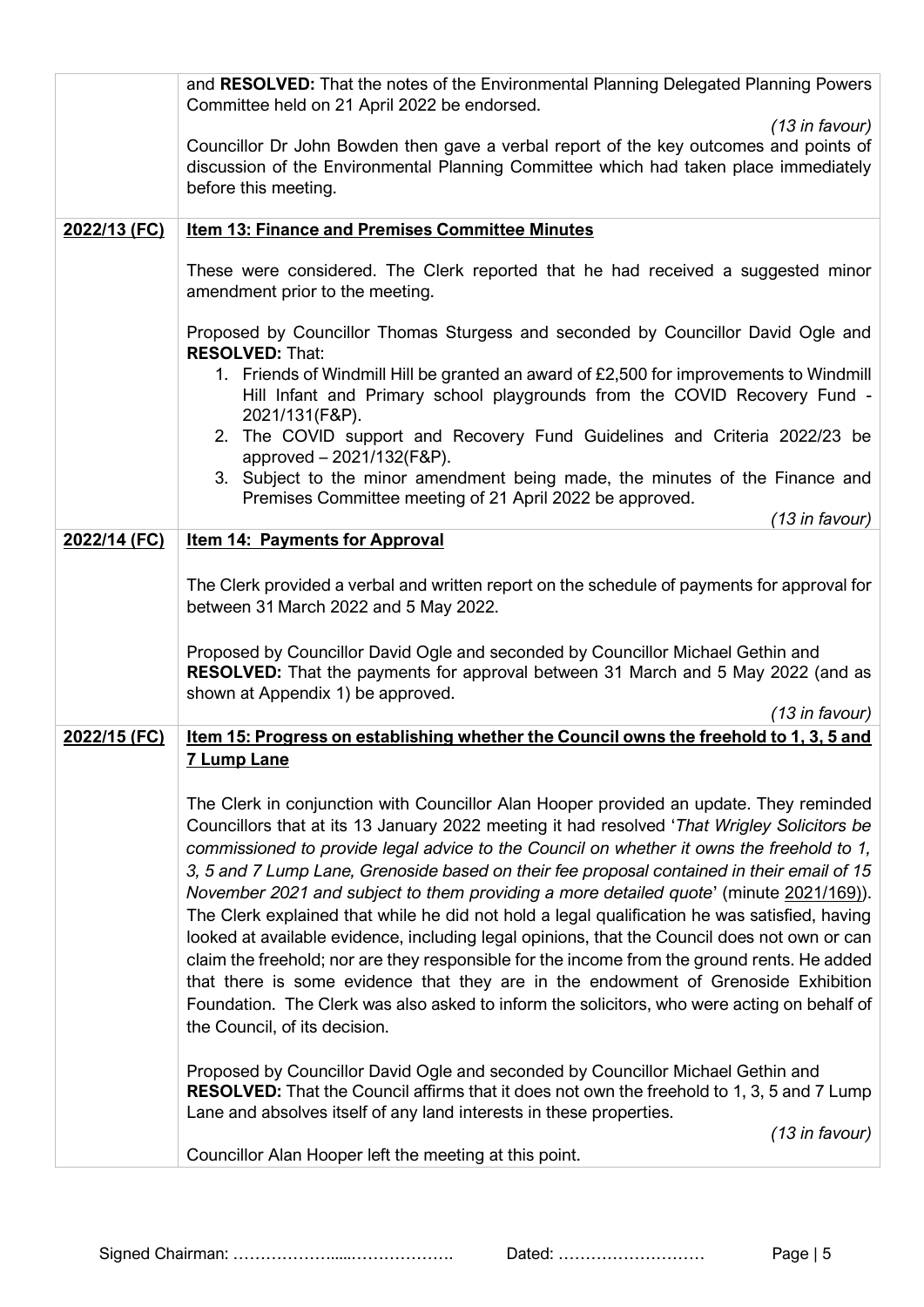| 2022/16 (FC) | Item 16: Ukrainian Humanitarian Working Party                                                                                                                                                                                                                                                                                                                                                                                                                                                                                                                                                                   |
|--------------|-----------------------------------------------------------------------------------------------------------------------------------------------------------------------------------------------------------------------------------------------------------------------------------------------------------------------------------------------------------------------------------------------------------------------------------------------------------------------------------------------------------------------------------------------------------------------------------------------------------------|
|              | Councillor Susan Davidson gave an update on a meeting that had taken place concerning<br>the above. A wide-ranging discussion then took place on this issue.<br>Reference was also made to the potential role the Council could play in promoting<br>volunteering more generally. It was agreed that this should be discussed at a future meeting.<br>(a) Proposed by Councillor David Ogle and seconded by Councillor Thomas Sturgess<br>and RESOLVED: That a Ukrainian Humanitarian Working Party should be established<br>and the Chairman for this should be Councillor Susan Davidson.<br>$(12$ in favour) |
|              | (b) Proposed by Councillor David Ogle and seconded by Councillor Denise Fearnley<br>and RESOLVED: That a Ukrainian Humanitarian Working Party should have a<br>budget of £750 which should be 'top sliced' from this year's Ward Based Grants<br>Programme budget.<br>(12 in favour)                                                                                                                                                                                                                                                                                                                            |
|              | Item 17: Correspondence                                                                                                                                                                                                                                                                                                                                                                                                                                                                                                                                                                                         |
|              | The various correspondence was noted. Reference was made to the latest list of attendance<br>of Council Meetings. Councillor Kate Guest noted that her, and that of other councillors,<br>attendance was slightly masked by the fact that the Council had held two extra-ordinary Full<br>Council meetings on consecutive days in early August, when many councillors were on<br>holiday. This was noted.                                                                                                                                                                                                       |
|              | The Chairman also took this opportunity to thank and congratulate Councillor Dr John<br>Bowden for his tremendous efforts as Chairman of the Environmental Planning Committee<br>over the last year.                                                                                                                                                                                                                                                                                                                                                                                                            |

| <b>Date</b><br>invoice<br>received | <b>Payee Name</b>     | <b>Description</b>                             | Payment<br><b>Method</b> | <b>Net Amount</b> | <b>VAT if</b><br>eligible | <b>Total</b><br><b>Amount</b> |
|------------------------------------|-----------------------|------------------------------------------------|--------------------------|-------------------|---------------------------|-------------------------------|
| 31.3.22                            | Mrs S Davidson        | Platinum Jubilee<br>tree planting              | <b>BACS</b>              | £66.98            |                           | £69.00                        |
| 12.4.22                            | Townsweb<br>Archiving | Annual fees                                    | <b>BACS</b>              | £2,039.72         | £407.94                   | £2,447.66                     |
| 25.4.22                            | 21 <sub>C</sub>       | Bespoke Platinum<br>Jubilee Beacon x2          | <b>BACS</b>              | £980.00           | £196.00                   | £1,176.00                     |
| 27.4.22                            | Supake Ltd            | Renewal mailbox<br>services                    | <b>BACS</b>              | £304.00           | £60.80                    | £364.80                       |
| 27.4.22                            | Supake Ltd            | Site visit                                     | <b>BACS</b>              | £135.00           | £27.00                    | £162.00                       |
| 28.4.22                            | <b>FMS</b>            | Chapeltown toilets<br>maintenance-<br>April 22 | <b>BACS</b>              | £530.45           |                           | £530.45                       |

### **Appendix 1: PAYMENTS LIST FOR APPROVAL 31 March – 5 May 2022 (Item 2022/14)**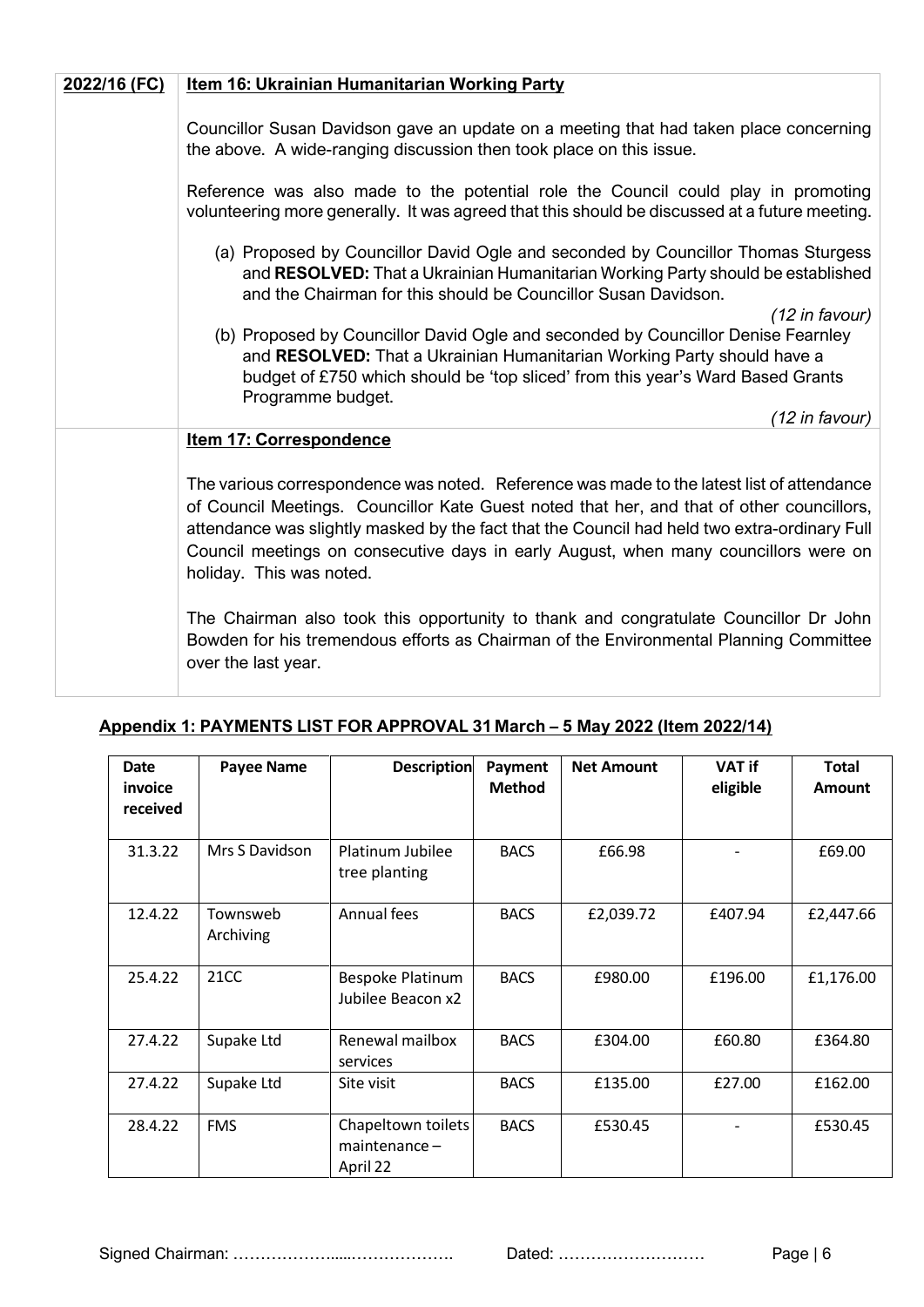| 28.4.22 | <b>FMS</b>           | Defibrillator<br>maintenance<br>- April 22                                | <b>BACS</b> | £254.61   |            | £254.61   |
|---------|----------------------|---------------------------------------------------------------------------|-------------|-----------|------------|-----------|
| 28.4.22 | <b>FMS</b>           | War Memorial<br><b>EPC</b><br>and<br>grounds<br>maintenance<br>- April 22 | <b>BACS</b> | £125.45   |            | £125.45   |
| 28.4.22 | <b>FMS</b>           | Removal of graffiti<br>from Chapeltown<br>toilets                         | <b>BACS</b> | £117.50   |            | £117.50   |
| 4.5.22  | Homes 4<br>Yorkshire | Commu<br>nity<br>room<br>refurbis<br>hment                                | <b>BACS</b> | £8,000.00 | £1,6000.00 | £9,600.00 |
| 5.5.22  | Plastecowood<br>Ltd  | Bench                                                                     | <b>BACS</b> | £375.00   | £75.00     | £450.00   |

#### **CONTRACTUAL AND RETROSPECTIVE PAYMENTS MADE BY DELEGATED POWER TO THE CLERK**

| <b>Date</b><br>invoice<br>receive<br>$\mathsf{d}$ | <b>Payee Name</b>                   | <b>Description</b>                                | Payment<br>method | <b>Net</b><br><b>Amount</b> | <b>VAT if</b><br>eligible | <b>Total</b><br><b>Amount</b> |
|---------------------------------------------------|-------------------------------------|---------------------------------------------------|-------------------|-----------------------------|---------------------------|-------------------------------|
| 31.3.22                                           | Google                              | Workspace                                         | <b>DD</b>         | £4.14                       |                           | £4.14                         |
| 31.3.22                                           | <b>B&amp;M</b><br>waste<br>services | Excess weight                                     | <b>BACS</b>       | £3.42                       | £0.68                     | £4.10                         |
| 1.4.22                                            | <b>British Gas</b>                  | Gas:<br>Community<br>room                         | <b>DD</b>         | £12.68                      | £0.63                     | £13.31                        |
| 1.4.22                                            | Royal Mail                          | Letters<br>delivered re:<br>Jeffcock Rd<br>survey | <b>BACS</b>       | £34.20                      | £6.84                     | £41.04                        |
| 1.4.22                                            | Sheffield<br>City Council           | Rates: May 22                                     | <b>DD</b>         | £67.00                      |                           | £67.00                        |
| 1.4.22                                            | 02                                  | Telephone:<br>Community<br>Coordinator            | <b>DD</b>         | £13.66                      | £2.73                     | £16.39                        |
| 5.4.22                                            | 8x8                                 | Telephone: Council<br>office                      | <b>DD</b>         | £58.02                      | £11.61                    | £69.63                        |
| 6.4.22                                            | <b>British Gas</b>                  | Gas: Council office                               | <b>DD</b>         | £93.73                      | £4.68                     | £98.41                        |

Signed Chairman: ……………….....………………. Dated: ……………………… Page | 7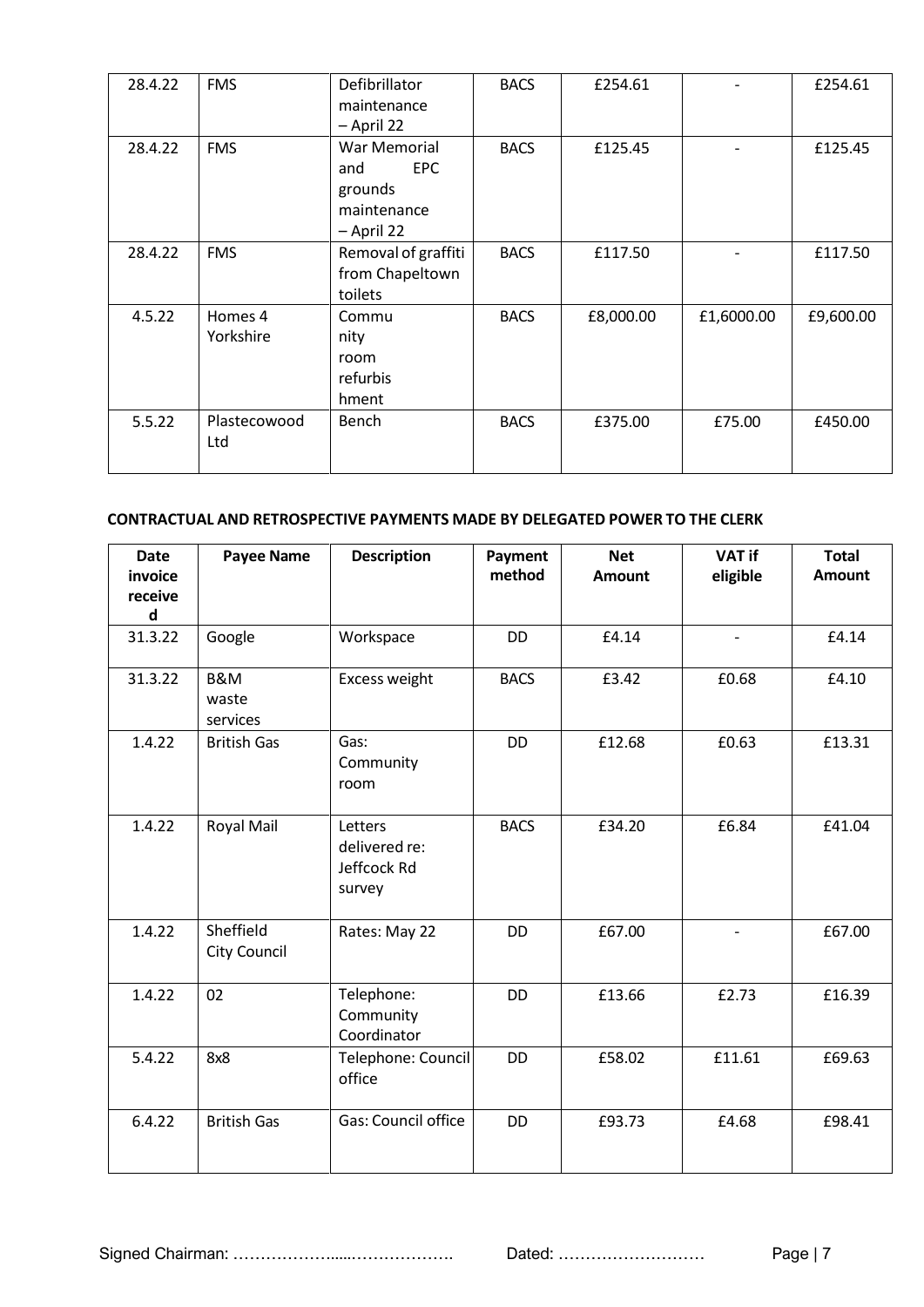| 8.4.22  | South Yorkshire<br>Pensions<br>Authority | Pension<br>contributions                                                                             | <b>DD</b>   | £1,143.05 |                          | £1,143.05 |
|---------|------------------------------------------|------------------------------------------------------------------------------------------------------|-------------|-----------|--------------------------|-----------|
| 8.4.22  | <b>YLCA</b>                              | Charities and<br>Local Councils as<br><b>Charitable Trusts</b><br>webinar-2 parts<br>- Cllr training | <b>BACS</b> | £50.00    | $\overline{\phantom{a}}$ | £50.00    |
| 11.4.22 | <b>Pitney Bowes</b>                      | Photocopy charges                                                                                    | <b>BACS</b> | £27.43    | £5.49                    | £32.92    |
| 12.4.22 | <b>Business Stream</b>                   | Water: public<br>toilets                                                                             | <b>DD</b>   | £173.08   | $\blacksquare$           | £173.08   |
| 14.4.22 | Salaries                                 | Salaries: April 21                                                                                   | DD          | £6,066.16 |                          | £6,066.16 |
| 20.4.22 | <b>Business Stream</b>                   | <b>Water: Council</b><br>Office &<br>Community room                                                  | <b>DD</b>   | £116.50   |                          | £116.50   |
| 20.4.22 | <b>SSE</b>                               | Electric: Council<br>Office                                                                          | <b>DD</b>   | £67.95    | £3.39                    | £71.34    |
| 21.4.22 | <b>Build Improve</b><br>Repair           | Replaced damaged<br>parking post                                                                     | <b>BACS</b> | £40.00    |                          | £40.00    |
| 21.4.22 | Sage                                     | Sage monthly<br>renewal                                                                              | <b>DD</b>   | £12.00    | £2.40                    | £14.40    |
| 26.4.22 | <b>British Gas</b>                       | <b>Gas: Community</b><br>room                                                                        | DD          | £7.21     | £0.36                    | £7.57     |
| 28.4.22 | <b>FMS</b>                               | <b>EPC</b> office flag<br>changes x4                                                                 | <b>BACS</b> | £50.00    |                          | £50.00    |
| 30.4.22 | Google                                   | Google workspace                                                                                     | DD          | £4.14     |                          | £4.14     |
| 3.5.22  | <b>HMRC</b>                              | Tax and NI                                                                                           | <b>BACS</b> | £1,158.47 |                          | £1,158.47 |
| 4.5.22  | 02                                       | $Clerk -$<br>telephone                                                                               | <b>DD</b>   | £13.66    | £2.73                    | £16.39    |
| 4.5.22  | 02                                       | Community<br>Coordinator-<br>telephone                                                               | <b>DD</b>   | £13.66    | £2.73                    | £16.39    |
| 4.5.22  | Zoom Video<br>Communications             | Annual renewal                                                                                       | <b>DD</b>   | £119.90   | £23.98                   | £143.88   |
| 5.5.22  | 8x8                                      | Council office -<br>telephone                                                                        | DD          | £57.73    | £11.55                   | £69.28    |
|         |                                          |                                                                                                      |             |           |                          |           |